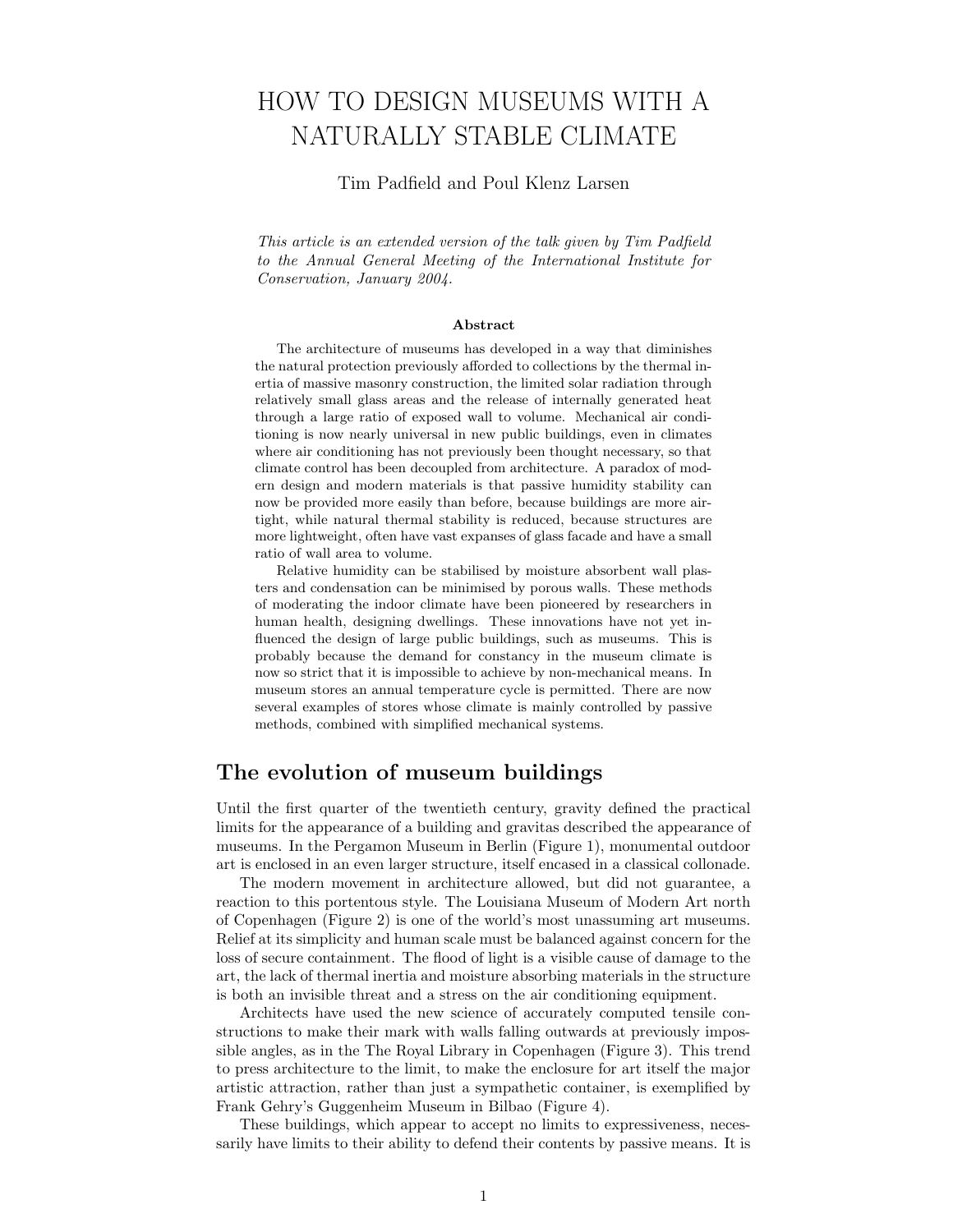

Figure 1: The Pergamon Museum, Berlin. The huge Assyrian reliefs are housed in an immense building in neo classical style. Built in 1920–1930. Architect: Alfred Messel.



Figure 2: A gallery of the Louisiana Museum of Modern Art, north of Copenhagen, designed in the late 1950's by Wilhelm Wohlert and Jørgen Bo.



Figure 3: The Royal Library extension, Copenhagen, 1999. Designed by Schmidt, Hammer and Lassen.



Figure 4: The Guggenheim Museum in Bilbao, 1997. Architect: Frank Gehry. Photo: Perry Smith.

not easy to build a massive wall that leans out, so the thermal inertia of such a building must be low, unless it is provided by more orthodox internal structure.

Another trend in modern museum building is the enclosure of courtyards of existing buildings (Figure 5) and the linking of old and new parts by glass corridors (Figure 6). These glass enclosures reduce the surface area to volume ratio of the building, and provide negligible thermal inertia, resulting in a need to cool the building even in winter in a temperate climate. This is a design trend made possible only by cheap energy. Half the energy from the sun is light, so clear, uncoloured glass, however technologically advanced, can at best only halve the incoming solar power. At the same time as we are urged to reduce our consumption of fossil fuels, architects are designing air conditioned buildings in northern Europe, where air conditioning was considered unnecessary only a couple of decades ago.

The trend towards lightweight enclosures is reducing the margin for error in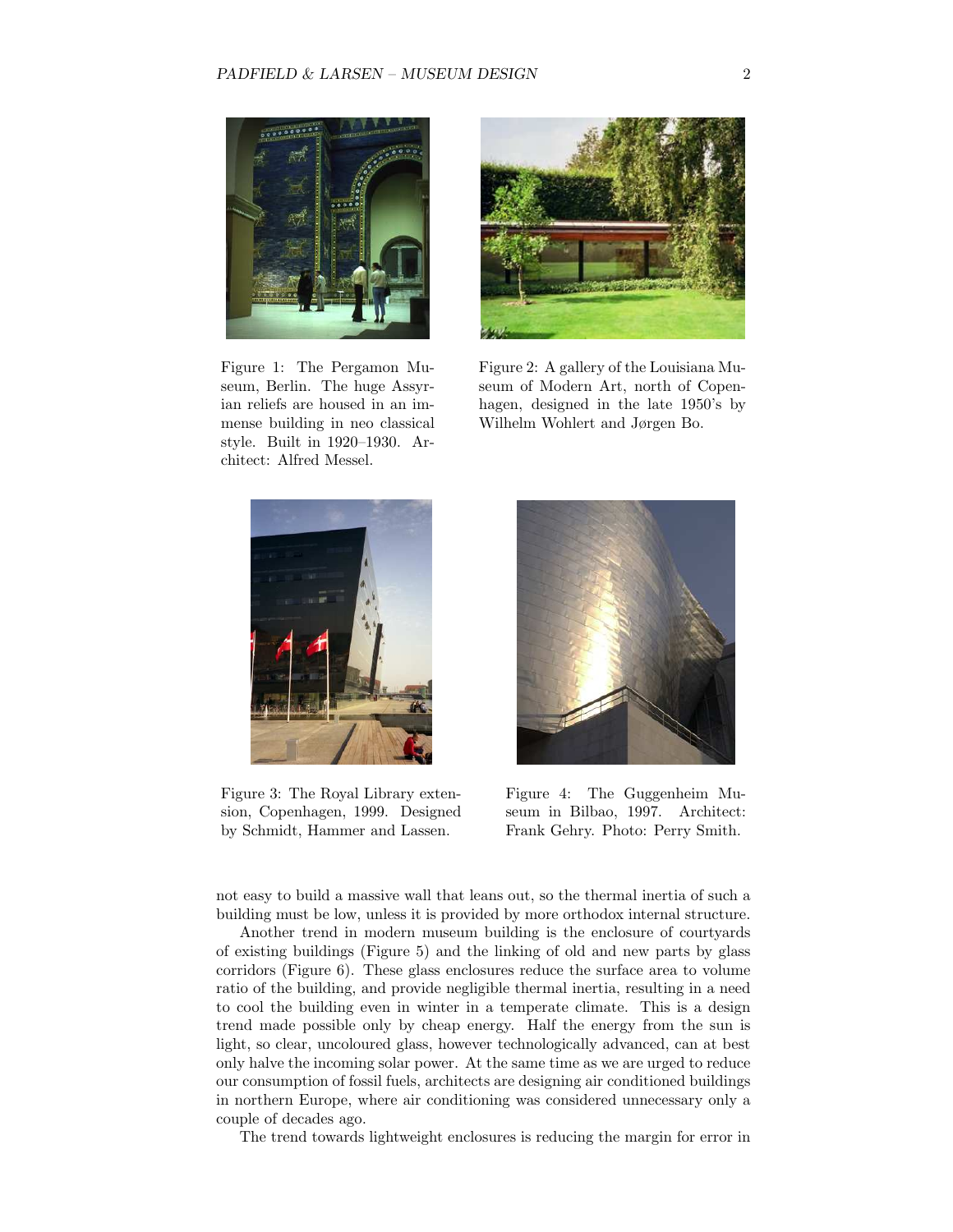

Figure 5: The recently covered courtyard of the British Museum, London. 2000. Architect, Norman Foster.



Figure 6: The Danish National Gallery, Copenhagen, The glass atrium joins Wilhelm Dahlerup's building from 1896 to the extension designed by Anna Maria Indrio, opened in 1998.



Figure 7: The Nydam Boat, exhibited in an inflated structure but here shown in the middle of a power cut. Fortunately, the wires holding the condensation collector above the boat also held the entire canopy when the air pressure failed. Architect KHRAS. Photo: Ole Vanggaard.



Figure 8: The Museum of Modern Glass Art is housed in an abandoned cistern under a low hill in Copenhagen. The shine on the floor is water.

caring for artifacts. The Nydam boat, from the fourth century AD, normally enjoys a quiet retirement in Gottorp House in Schleswig. It was lent recently to the National Museum of Denmark which put it under an inflated structure (Figure 7). The thin envelope gives scant separation between the northern European climate and the warm humidified interior, so condensation dripped from the roof. The engineers then strung wires from end to end to hold a canopy to catch the drips. The wires also held the tent from falling into the boat when the power to the pumps failed. We must be thankful for the serendipitous modification which both deflected an unforeseen threat and prevented an unexpected disaster.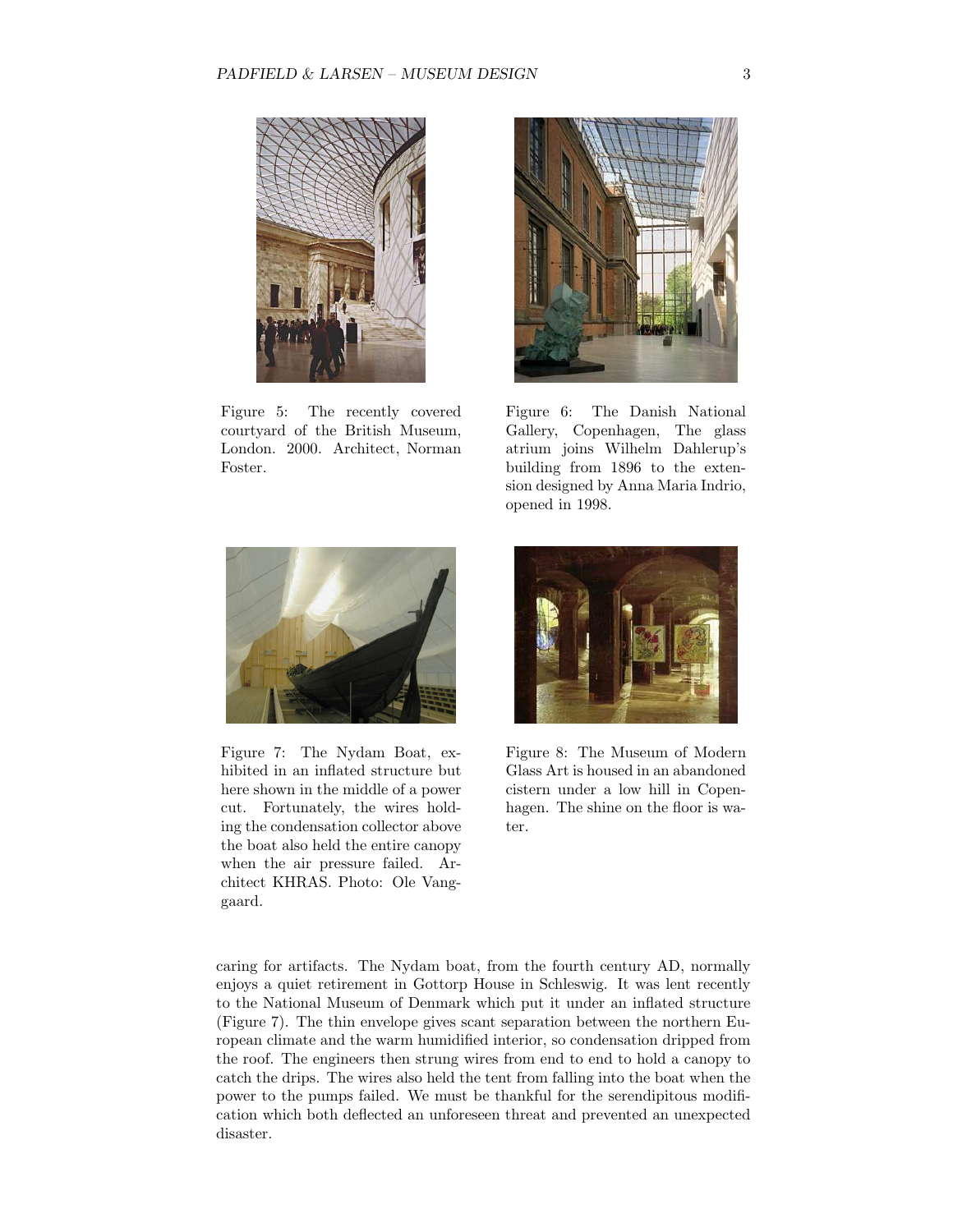

Figure 9: The Copenhagen Opera House, designed by Henning Larsen, seen under construction in 2003.

Massive construction, however, is not a guarantee of a good climate. The Copenhagen Museum of Modern Glass Art (Figure 8) is in a reservoir built within a low hill, which once provided water to the city. Here, one cannot criticise the immense thermal inertia of the semi-infinite walls but the relative humidity is not ideal, though its stability is ensured by the constant centimetre of water all over the floor.

In this frenzy to build, or adapt, unusual structures to contain art, we have lost sight of the protective role of enclosure. The environment of modern public buildings is now sustained by mechanical systems forcing conditioned air through a forest of ducts into a structure whose only inherent protective quality is thermal insulation. We can be certain that if the mechanical system fails the deterioration of the indoor climate will be rapid.

The construction methods and materials of modern buildings are now uniform worldwide. Even a prestige building, where there is no pressing need to save money, pays scant regard to local materials or adaptation of building style to the local climate. The Copenhagen Opera House (Figure 9) provides a visual list of the universal ingredients of a building: steel, precast concrete slabs, mineral wool insulation, glass, gypsum board, plastic paint and a thin surface veneer, in this case sandstone tiles. None of these materials has significant exchangeable moisture content and only concrete provides thermal capacity. In modern buildings it is only thermal insulation that counts. Until the last few years, national building regulations for minimising energy consumption have specified the thermal insulation required in a house. It is only very recently that the regulations in some countries have allowed a calculation of performance based on energy consumption, rather than thermal insulation.

This concentration of effort on thermal efficiency is understandable in the planning of an ordinary building because people have, until very recently, been assumed to be indifferent to variation of relative humidity if the temperature is moderate. However, hospitals, museums, printing works, weaving shops and computer rooms have long had humidity control, sometimes showing an ingenuity that long pre-dates the rise of ecological architecture, as in Marshall's Egyptian style Temple Mill in Leeds, England, from 1841, which had steam humidification aided by sheep grazing the turf on the roof to keep the evaporative cooling system close cropped.

The increasing reliance on computer aided design throws up another reason why humidity control by passive processes has not been taken up by modern architects. The flow of heat through materials and its transport by air are well understood. The movement of moisture, however, remains mysterious. Many computer programs have been written, but results are not entirely convincing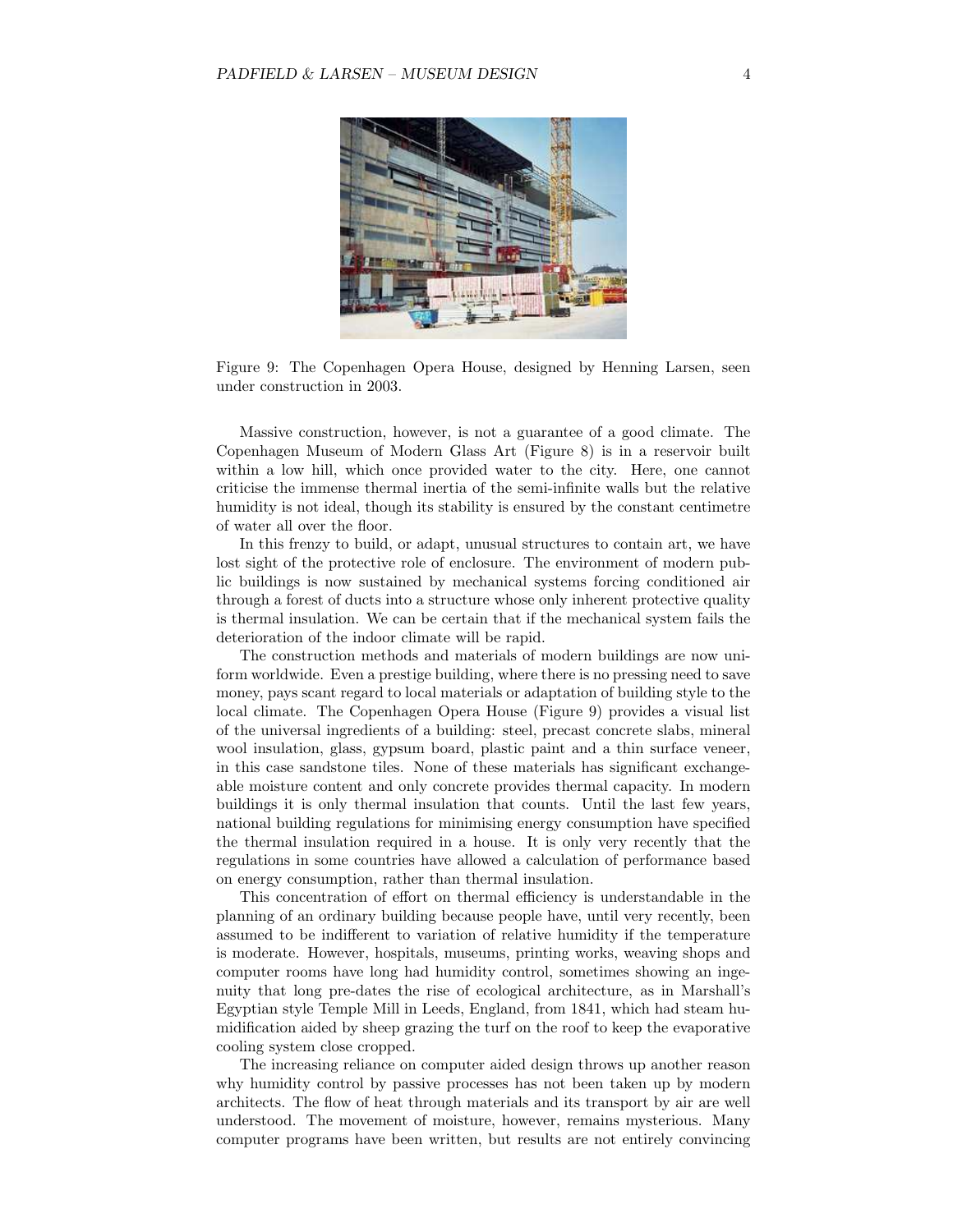

Figure 10: The course of the climate in a gallery of the National Museum of Denmark. During a twelve hour power failure the massive building held a steady temperature but the relative humidity descended steeply from its artificially high value towards the value corresponding to the outdoor air raised to the indoor temperature.

[1]. They all rely on the doubtful assumption that moisture moves through materials in the same way as heat. Even if this were true, a further difficulty is that although building imperfections may in bad cases account for 30% of the heat flow through the envelope, they can easily account for 98% of the moisture flow.

#### Heat and moisture buffering in buildings

Heat and moisture movement are inextricably interdependent in buildings. Our example comes from the only source of information on the natural performance of modern buildings: what happens when the power fails and the data logger is battery powered, or clockwork driven. The part of the National Museum of Denmark whose climate during a 12 hour power cut is shown in Figure 10 is made of concrete and brick. Heating is by air circulating within the concrete floors. The original courtyard has been covered to make a large room for temporary exhibitions. When the power failed the temperature remained high because of the great thermal inertia but the relative humidity fell, because the cold outside air with a low water vapour concentration filtered into the building through the windows. We learn from this that thermal inertia is not protective of the art without corresponding moisture inertia. The exhibits in this room were mostly behind glass, the walls were painted with acrylic emulsion and the floor was varnished wood. There is hardly any moisture buffering in this room to defend it when the mechanical humidification fails.

The argument of some building physicists [2], is that even if there are moisture absorbent surfaces in a room, the buffering effect, though real, is a quantitatively negligible influence on the indoor climate.

We examine the scanty evidence and come to a less pessimistic conclusion. Building materials, and the content of buildings, have a considerable potential for buffering the relative humidity, but this potential is seldom realised because water vapour passes through materials much more slowly than heat does. A stone wall a metre thick has the capacity to slow down the daily wave of heat passing into a building so that the peak temperature at the inner surface is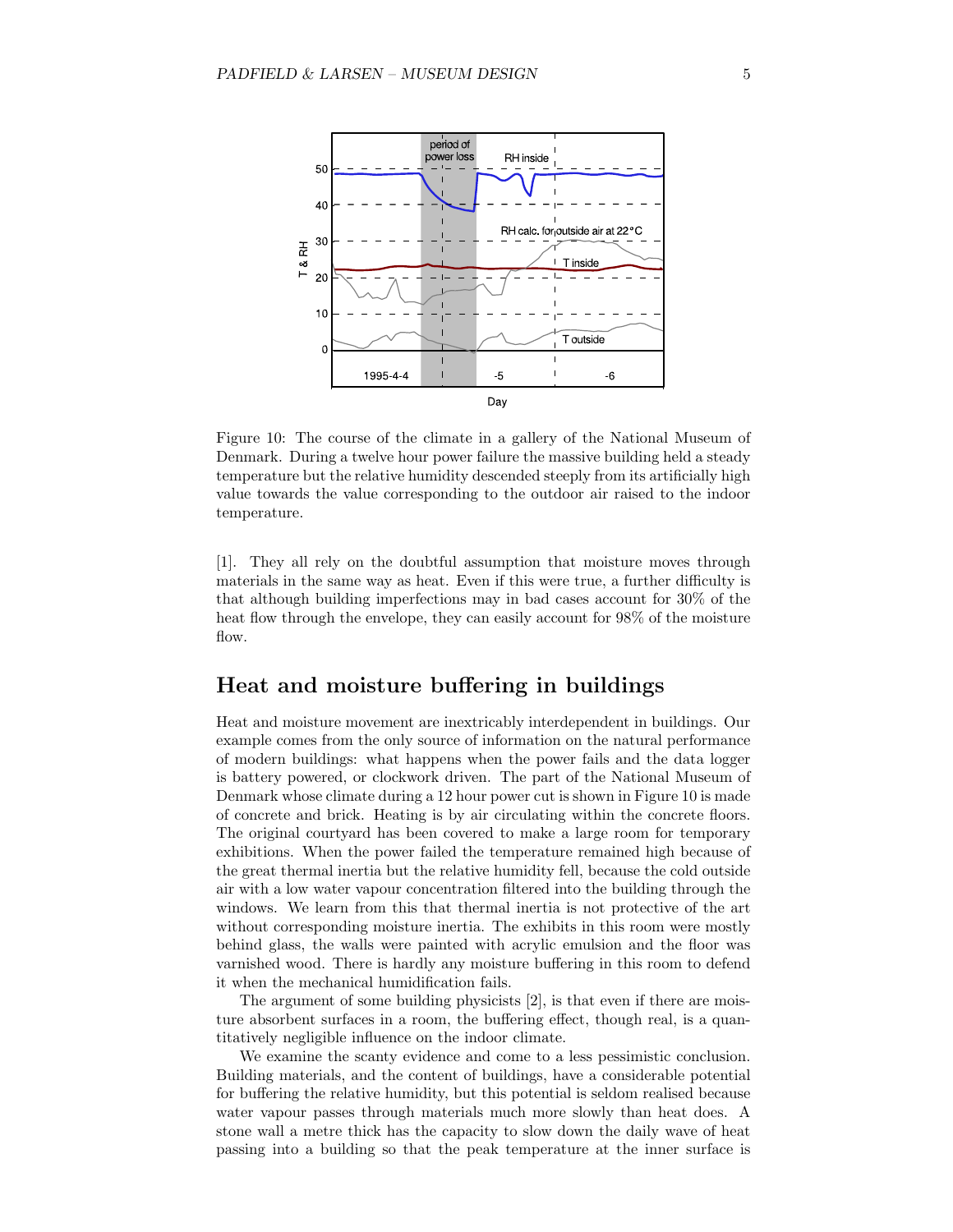



Figure 11: The military archive of the Castle of Segovia in Spain. On one side the room is bounded by the massive limestone of the castle rock. On the other side, small windows penetrate the massive outer wall. Photo: Victoria Smith.

Figure 12: The Cord Room, on the exhibition circuit at a higher level in the Castle of Segovia.

reached in the cool of the early morning - affording a considerable saving in both the daytime cooling need and the night time heating. During this same period, the moisture exchanged at the exposed surface of a plank of wood, for example, will cause a wave of moisture movement influencing no more than the underlying few millimetres of wood.

#### Interpretation of the climate in unheated rooms

When we look for evidence from buildings without climate control, to test the reality of humidity and thermal buffering, it turns out that there are almost no usable data. The kilometres of thermohygrograph charts and the gigabytes of digital climate data from museum interiors are of no use if there are not matching data from the outside climate.

We show first the data for the military archive of the castle of Segovia in Spain, a room (Figure 11) with enormous thermal and moisture inertia, having the massive limestone of the castle rock as the floor and one wall and a mass of paper records as its contents (Figure 13). Note how the thermal buffering also holds the RH steady, towards the right hand end of the graph, where the outside RH decreases swiftly, but the inside RH actually increases slightly, because the water content of the warm outside air increases as summer approaches.

We can also note some support for the assertion that moisture buffering is easily overpowered by air exchange. There are some downward blips in the RH record at the beginning of the sequence. These are caused by the curator opening the window as she starts work, and locking it again before she leaves. Each event leaves the RH a little lower, after the initial rapid recovery. As summer approaches, the curator's ventilation has the opposite effect, causing the RH to rise in small steps.

We turn now to the climate of an exhibition room in the upper part of the castle, with visitors, good ventilation and relatively sparse furnishing (Figure 12). The corresponding climate data (Figure 14) are much more typical of a museum, yet we can still see a considerable reduction of the RH cycle amplitude, compared with the outdoor values.

Our interpretation of the cause of the moderation of the interior RH is limited by a fundamental ambiguity. We can see immediately that the smaller cycle in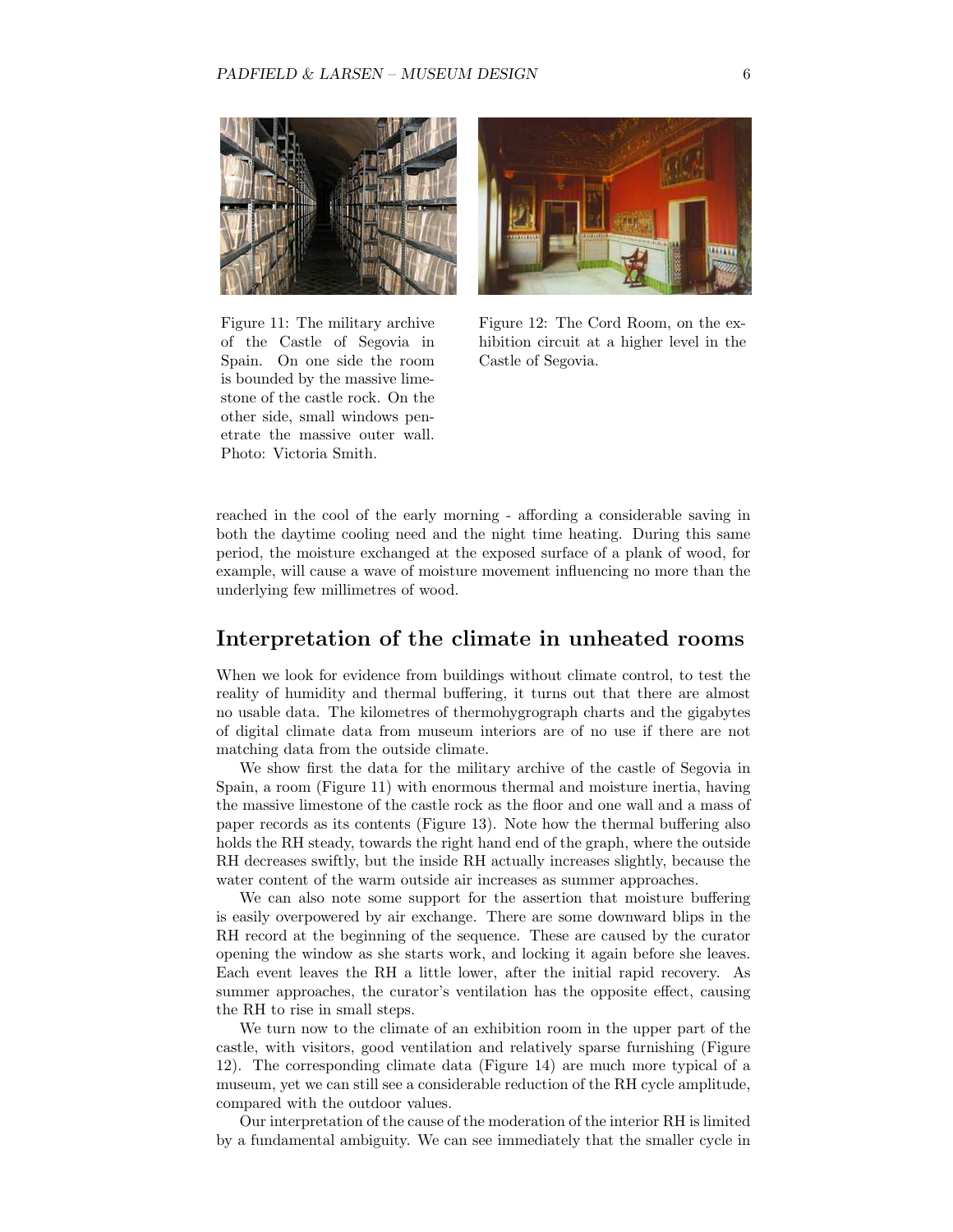

Figure 13: The microclimate in the military archive (bold lines), compared with the outside climate. The point  $A$  on the RH trace marks a period when opening a window during working hours pushed the RH to a lower value. At point B, in warmer weather, opening the window increased the RH. Data from Victoria Smith [3]



Figure 14: The climate within the Cord Room, compared with that outside. Note that the water vapour concentrations are not identical, indicating that the RH is not buffered by thermal inertia alone. Data from Victoria Smith [3]

indoor temperature, compared with that outside, has automatically reduced the RH variation indoors below the outdoor cycle, which is largely caused by the daily temperature cycle. Yet this cannot be the whole story, because the indoor water vapour concentration, though following the outdoor value on the scale of several days, deviates considerably on the scale of hours. We cannot tell how much of this deviation is due to variation in ventilation rate, how much is due to buffering by the surfaces in the room and how much is due to vapour from visitors. Without measurement of air exchange and wall surface temperatures at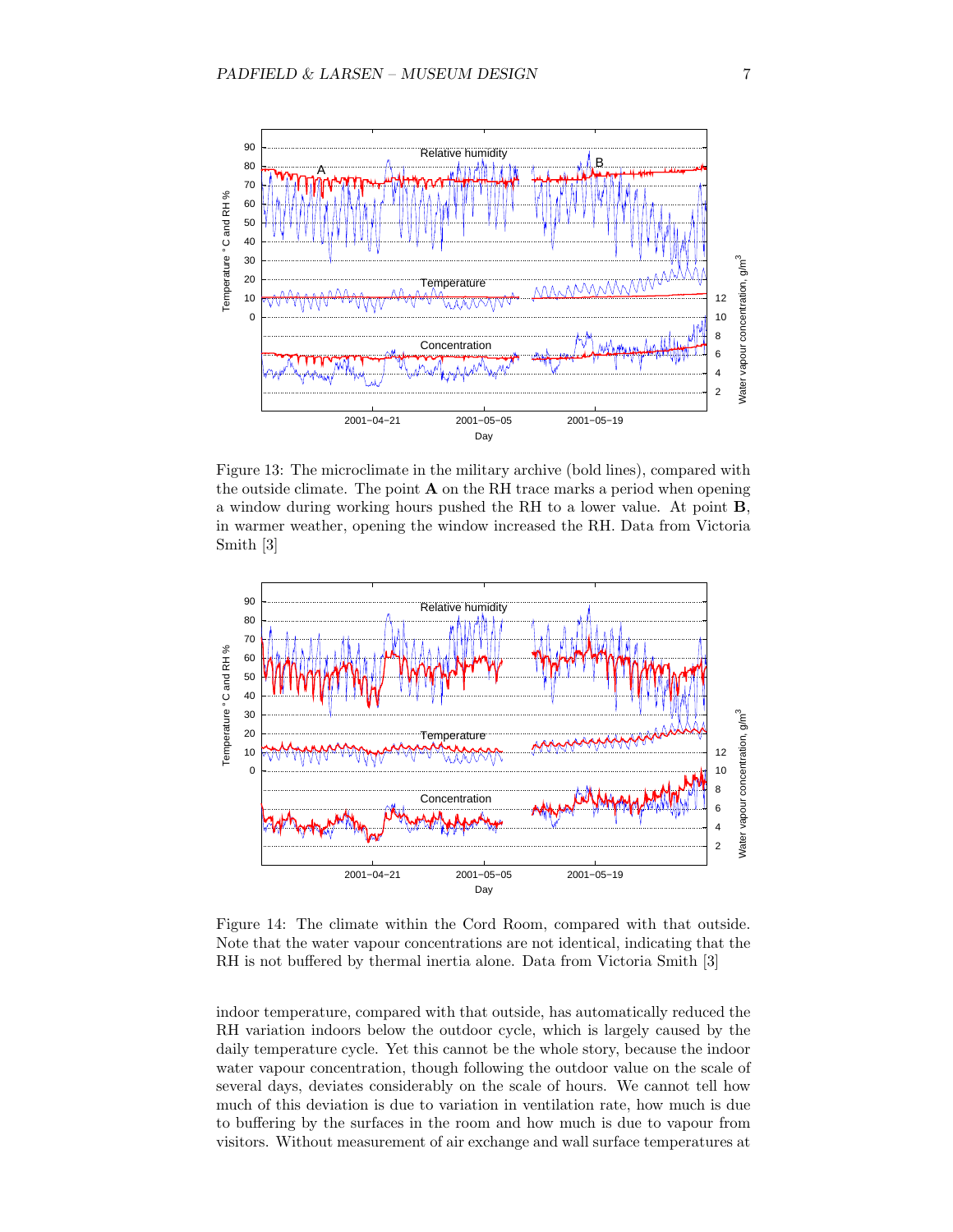

Figure 15: The climate within an experimental room in Tapanila ecological house, Espoo, Finland. During the first period, a humidifier blows water vapour intermittently into the room which has porous walls. During the second period, the walls are covered with polyethylene sheet. The ventilation rate is varied throughout the experiment. The better buffering with the porous walls is quite clear. Data re-plotted from Rode et al. [4].



Figure 16: The climate within an experimental room at the Fraunhofer Institute for Building Physics in south Germany. The plaster walled room was compared with a similar room with aluminium walls and was finally painted. The porous bare plaster wall gives significant buffering against the typical daily water vapour production of a family. Data re-plotted from Holm et al. [5]

the same frequency as measurements of air temperature and relative humidity we can learn nothing about how the microclimate is generated in this room. The database for interpreting how buildings react to weather and patterns of use does not exist.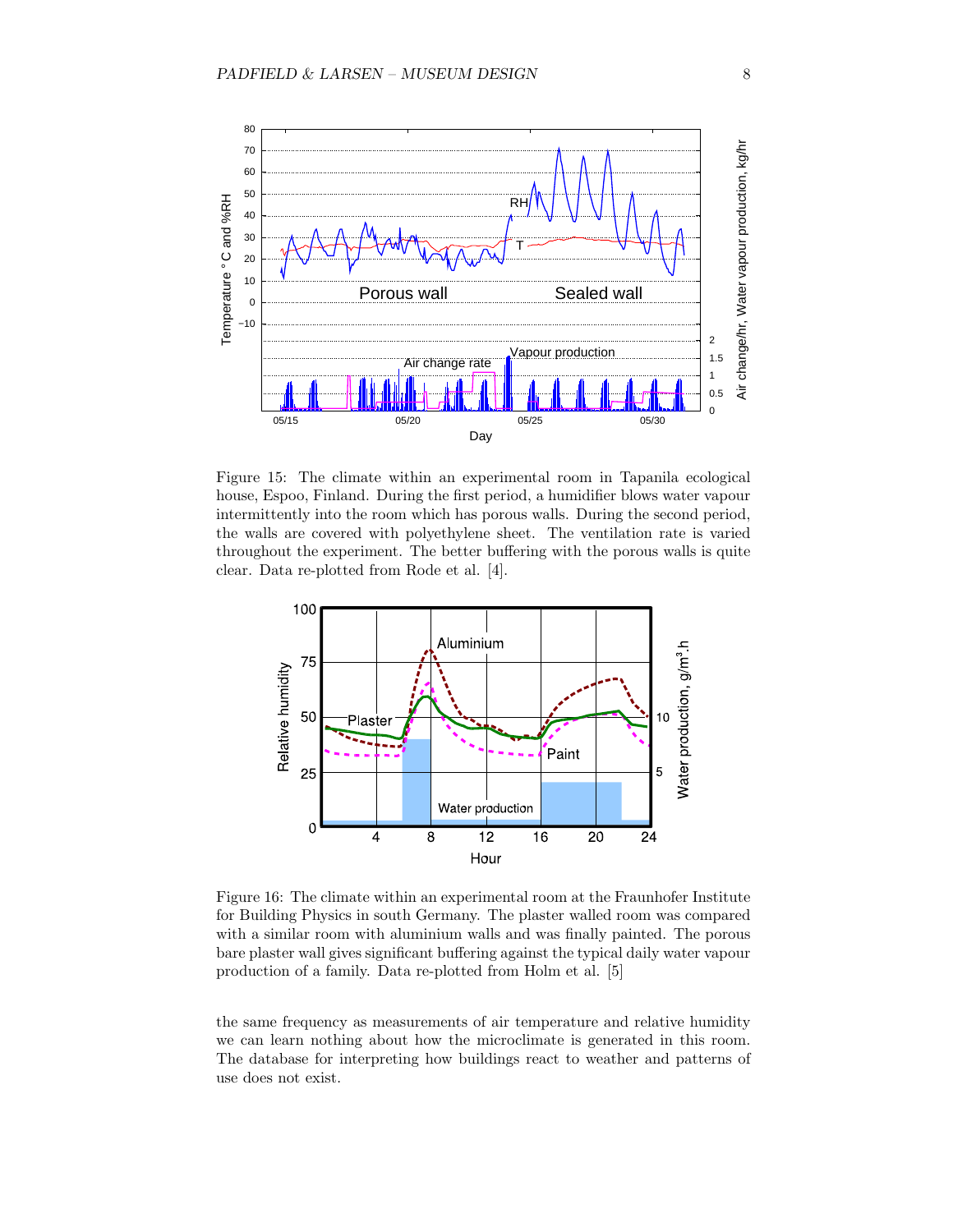

Figure 17: The overlapping cycles of RH against temperature in Gundsømagle Church, Denmark, during many periods of heating and cooling. If the walls were inert to moisture, the traces of the temperature cycles should lie parallel to the steep curve A, which marks the course of the RH as the temperature varies in an isolated space. In fact, the porous limestone walls buffer the RH, so it follows a set of shallower cycles, whose average gradient is shown by the flatter curve B. The angle between these two curves can be considered a figure of merit for buffer performance. Data re-plotted from Eshøj [7].



Figure 18: The RH buffering provided by  $0.3 \text{ m}^2$  of lightweight clay plaster in a test chamber of  $0.5 \text{ m}^3$ . The large curve is the expected RH in the empty chamber, as a response to addition and withdrawal of water corresponding to the daily cycle of water production indoors and loss of water vapour by ventilation. The flatter curves are the measured RH within the chamber when the clay plaster was present and the RH measured at two depths within the plaster. From Padfield [8] page 76

## Quantitative measurement of humidity buffering

We have thus reached the end of the road in reporting quantifiable experience from museums. The only precise measurements of humidity buffering with a known air exchange rate and moisture flux come from experimental rooms designed to improve the comfort of humans rather than of inanimate art. Figure 15 shows the course of the climate in Tapanila ecological house, Espoo, Finland. Similar results are reported from the Fraunhofer Institute for Building Physics in Holzkirchen, Germany (Figure 16) [5]. The expected effectiveness of wooden buildings in buffering the relative humidity with various rates of air change has been modelled by Simonson and co-workers [6].

## Humidity buffering of large spaces

Large rooms with porous surfaces, more on the scale of museum galleries, are hard to find. In northern Europe they are usually stables or churches. Many investigations of the whitewashed Medieval churches of Denmark show that they buffer changes of relative humidity. The furnishing is sparse, and usually oil painted or varnished, so it is the walls that provide climatic stability. To give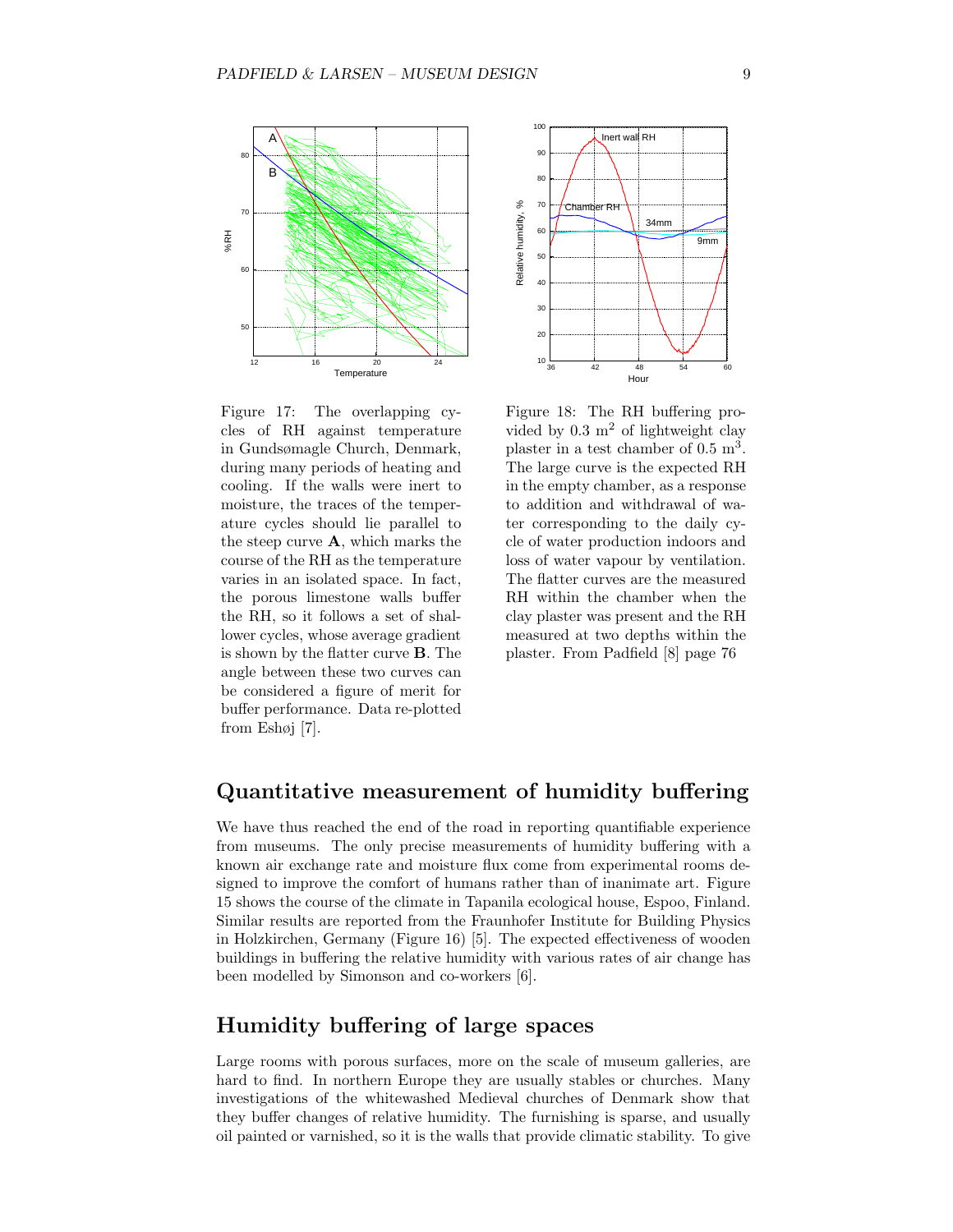some quantitative idea of this effect we chose, as before, data that come from an unintended experiment. In Gundsømagle Church in Denmark, the temperature in winter is normally kept at about 12◦C. The church is warmed for services and for the organist to practise. We have extracted from the climate record for one year just these brief periods of warming and cooling and have plotted the data as superimposed cycles of temperature against RH (Figure 17). Given an air change rate that is slow compared with the period of the temperature change, we can assume that an inert wall would result in a relationship between temperature and RH given by the steep bold curve in the diagram. This expresses the fact that a rise in temperature will cause a fall in RH in an isolated volume of air. The observed variation, averaged over many heating and cooling events, follows the shallower curve, indicating that the RH is not varying as much as it would in the room with moisture inert walls. As the temperature rises, the wall releases water vapour to maintian the RH, and absorbs it again as the temperature falls. If the walls were to buffer perfectly, the plot would be a maze of nearly horizontal lines. The angle of the squiggly lines to the horizontal can therefore be used as a figure of merit for RH buffering by the walls. This value is unique to the room, not to the material of the wall, because it is affected by the area to volume ratio. Experimentally, this is not an ideal method, because the thermal inertia of the wall interferes, reducing the moisture buffering effect.

The buffering afforded by church walls is far from negligible and definitely beneficial to the church furniture and wall paintings.

So far, we have discussed the performance of building materials that have not been chosen deliberately for their buffering capacity. Padfield [8] has experimented with optimising wall surfaces for moisture buffering, while retaining a smooth appearance, easy application and low cost. Figure 18 shows the buffering afforded by a lightweight, clay bonded plaster, designed to be a substitute for gypsum plaster as an indoor finish. The experimental conditions were broadly similar to the previously reported small room experiments, with a sinusoidal cycle of injection and withdrawal of water vapour but with no air exchange. The expected daily RH variation in an inert room is shown by the steep curve. The flatter curves show the measured RH in the chamber and at depth within the plaster surface. Not only is the buffering impressive but the thickness of buffer that is affected is only about one centimetre. This limits the ability of the buffer to counteract the influence of rapid air exchange, but it also means that a thin layer is also the optimal thickness for buffering the daily variation in RH.

One can be confident therefore that useful humidity buffer performance can be achieved without any revolutionary change in architectural practice, though thermal buffering, once an automatic side effect of the necessary wall thickness to bear tall structures, is more difficult to achieve in modern buildings.

#### The potential for moisture buffering in museums

All this may be academically interesting, but is the prospect of buffering real museum galleries anywhere near becoming reality? There are powerful forces influencing engineers to use mechanical systems, notably the tight limits set by conservators for permitted variation in temperature and relative humidity and the legally required minimum air exchange rate for public places. It is difficult to specify, or to predict, the performance of a room with climate stability provided by material means rather than by air rushing through ducts. The modelling mathematics is still regarded as insufficiently tested for large scale use in prominent building projects.

One can be reasonably certain of achieving short term stability that may actually be better than that provided by mechanical systems but some drift of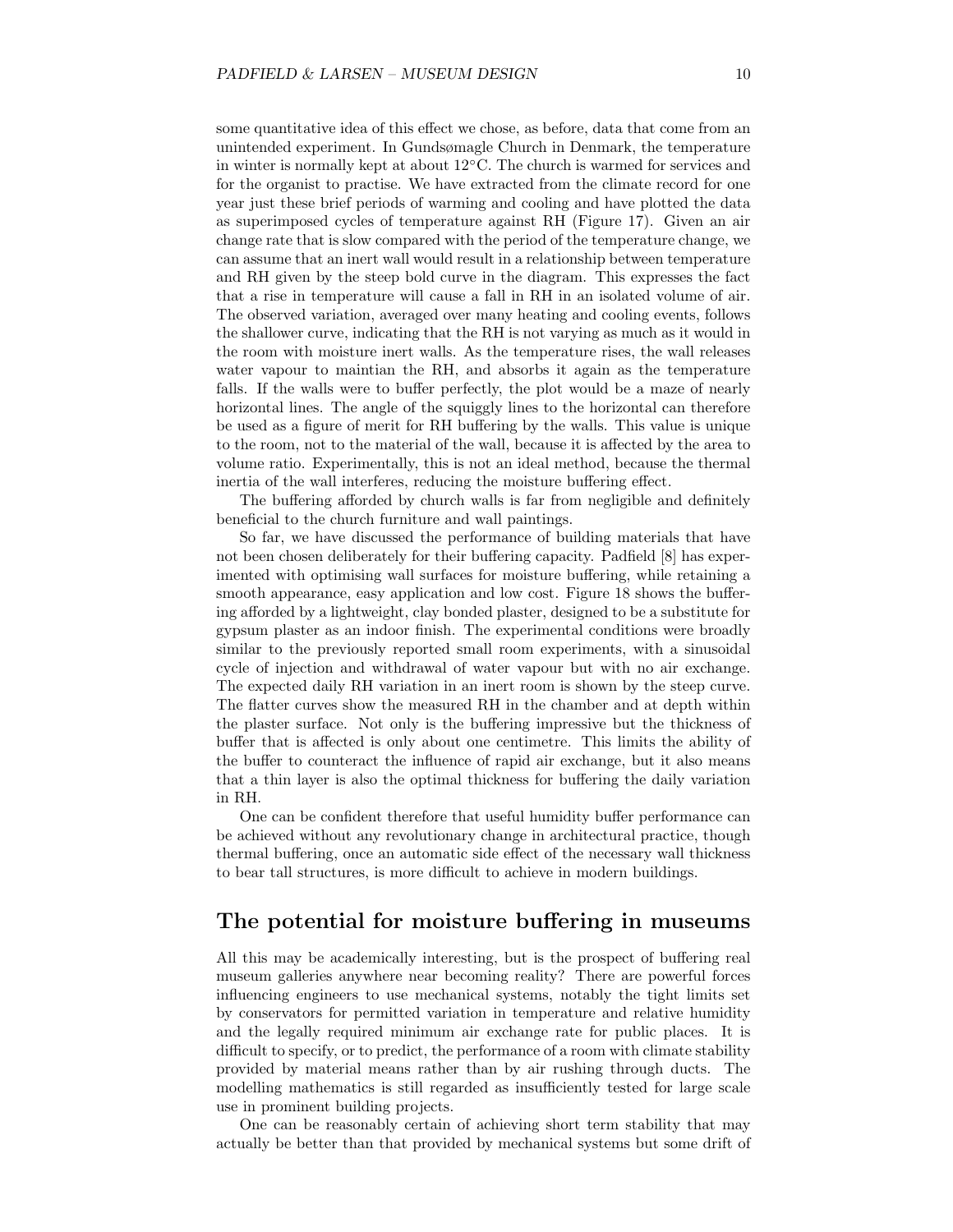

Figure 19: A museum store in Brede, north of Copenhagen. A new, thermally insulated, airtight and moisture buffering room has been built within an old machine hall, leaving a corridor between the old shell and the new room. Climate control is by heating and by pumping outside air into the room when the water vapour content is suitable.



Figure 20: A building of Copenhagen University, holding the archive of the Arnemagnæan Institute. The end wall of the archive is removed to show schematically the heavier insulation towards the interior of the building, the massive concrete wall and the cellular concrete humidity buffer.

the indoor climate around the ideal set point is inevitable. It is much easier to specify a tightly limited climate, knowing that modern engineering can provide it. It is then but a short step for the architect to exploit being freed from the constraint of designing for fundamental climatic stability.

#### Semi passive climate control in museum stores

At present, the deliberate use of humidity buffering is limited to museum stores, where the air exchange rate is small and the temperature may be allowed to fall below the narrow band that is acceptable to museum visitors.

Figure 19 shows a storage room at the National Museum of Denmark, glimpsed behind the original factory windows. The walls of the room are airtight and thermally insulated against the corridor which surrounds three sides. The air conditioning is by pumping air from the corridor, which is not sealed against entry of outside air, into the room when the air has by chance the right water vapour content to drive the room air to the desired 50% relative humidity. The air is sometimes heated as it is pumped in, so that the temperature in the insulated room drifts according to the time of year. In the winter, however, the air in the corridor is heated to 12◦C, so the room also holds this constant temperature.

This method of relative humidity control requires careful adjustment of the room temperature through the seasons, so that the absolute water content of the outside air can be expected to vary both above and below the water content that will give the room the desired constant relative humidity. The room has to be ventilated reasonably often to prevent accumulation of air pollution generated from the stored objects, whose materials and history are both very varied, so that they outgas various chemicals, both natural and man-made. At present, the ventilation of stale air has priority, so the climate control resulting from this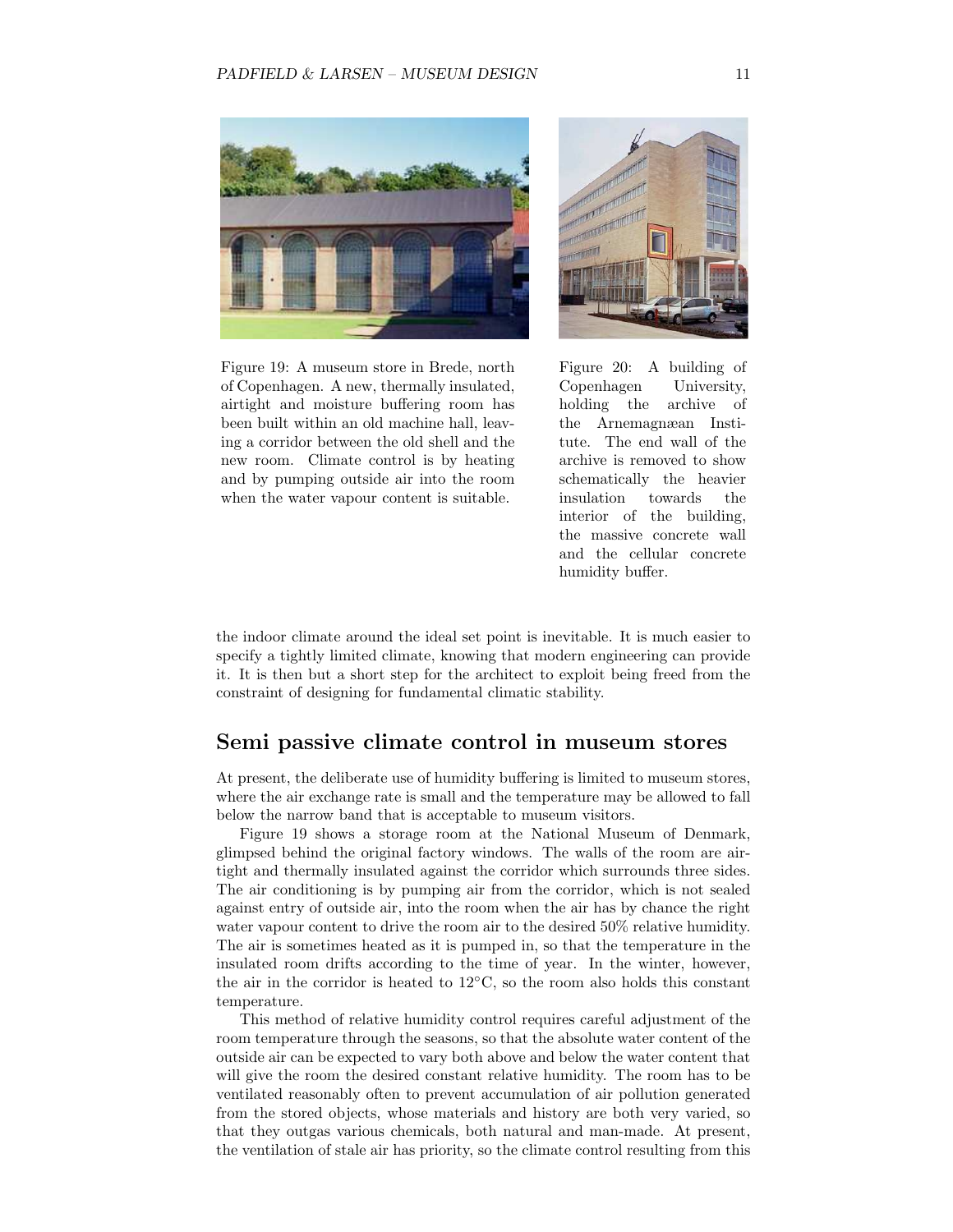

Figure 21: The climate in the Brede storeroom from July 2002 to August 2003. The set point is 50% RH. In summer the outside water vapour content is generally higher than that inside, so air is only pumped in when, by chance, the outside water vapour content dips below the water vapour content in the room (the two lowest traces). The optimal control is given by a subtle interplay of room temperature and the trend in outside temperature. One can see in the period immediately after 1/7/2003 that high outside water vapour content has resulted in a steady rise of inside RH, due to leakage but maybe also helped by rising temperature, which causes RH to rise in a well buffered enclosure. Data from Brian Simonsen [9]

system is not as perfect as can be obtained with full air conditioning (Figure 21), but it is cheap - costing about half what full air conditioning would cost to run. The initial investment is also less, because the ventilation equipment is small and simple.

There are many possible variations on this basic method of mechanically assisted air conditioning. One way to reduce the high summer RH would be to use the corridor more actively. On sunny summer days it gets very hot: over 30◦C. If the back wall of the corridor were lined with black moisture-buffer material and the corridor were ventilated vigorously to the outside during the hot period, the RH of the buffer material would fall. The corridor could then be sealed from outside air at the approach of the cool of evening. The low equilibrium RH of the buffer will scarcely change as it cools. Now it can be used to dry air circulated between the corridor and the room.

Another variant is used in an archive in Copenhagen University [11]. Figure 20 shows the building, with the end wall of the archive removed to show how the insulation is arranged with a thinner layer towards the outside of the building and thicker insulation towards the inside. The carefully calculated insulation thicknesses, together with the thermal inertia of the massive concrete walls, hold the air in the archive at a temperature about half way between the central corridor of the building, always at about  $20^{\circ}$ C, and the running average of the outside temperature. This will give a yearly average RH of about 50%, but only if the buffer capacity of the room and its contents is used to even out the annual climatic cycle. The concrete is therefore lined with expanded cement blocks to provide moisture buffering. There are not yet data to demonstrate the performance of this room over the yearly cycle.

We have concentrated on the beneficial properties of moisture absorbent in-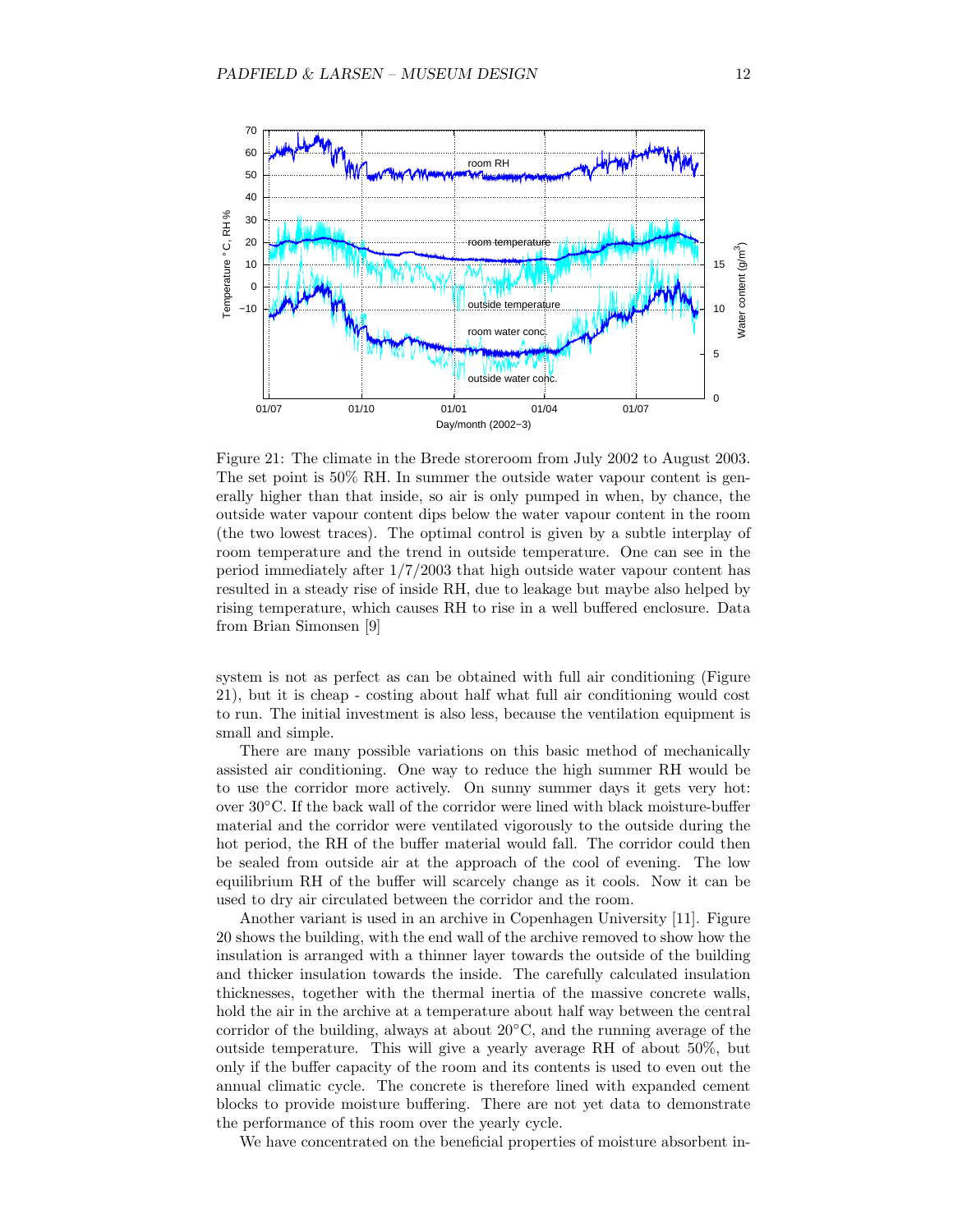door surfaces. There are also good arguments for making walls which are porous right through. This allows the removal by diffusion of indoor pollutants, such as carbon dioxide, which is always at much higher concentration indoors than out. There are subtle advantages in porous walls whose relative permeability to inside and outside is adjusted to minimise the risk of condensation, which has caused spectacular failures in modern museums in cold climates. This matter is described in principle and in anecdote by Padfield [8]. The quantitative data are limited to research on houses [10].

#### Conclusion

There are large areas of the temperate zone where the decision to use mechanical air conditioning for public spaces is finely balanced and can be tipped over to using passive control by careful design to optimise heat loss from the building in summer and in sunlight, and by using natural light to reduce heat generation within the building. The use of buffers against temperature and humidity variation will even out the daily rythm and make air conditioning unnecessary. Even when a persistently unfavourable climate forces air conditioning, there is a case for using under-dimensioned equipment that can work round the clock, or at night supplied with cheap electricity, supported by buffering against the eight hour daytime load from solar radiation and human activity. The air conditioning can even be turned off to reduce noise during opening hours.

A good museum, from the point of view of the collection, has a carefully balanced area of window for its volume, and a ratio of outside wall area to volume that best fits the local climate and the expected heat generation in the building. The building should have high thermal mass and highly moisture sorptive interior surfaces, combined with a porous outer surface to minimise condensation in the structure and to permit outward diffusion of carbon dioxide. Optimising these characteristics is not incompatible with exciting architecture but it certainly is a constraint on freedom of expression. The one modification which is entirely free of risk and would incur hardly any visual or economic penalty is a shift to moisture absorbent interior plaster and moisture permeable paint.

The first recorded attempt to buffer the relative humidity in a museum gallery was published by MacIntyre in 1934 [12]. After seventy years of inactivity in this branch of preventive conservation, we see an increasing interest in the use of absorbent materials and clever design, rather than machinery, to control the indoor climate, but the initiative is coming from researchers concerned for the health of people rather than of museum objects [2]. The paradox of modern building practice is that its lightness reduces the stabilising influence of thermal inertia but its airtightness, combined with heat and moisture exchangers, makes possible relative humidity buffering, which rapid uncontrolled air exchange previously made ineffective.

# References

[1] The first program for predicting moisture movement in buildings, which was sufficiently well presented that it could be used by consulting engineers and designers, appeared in 1990, written by Carsten Rode Pedersen at the Technical University of Denmark. It was followed in 1994 by WUFI, written at the Fraunhofer-Institut für Bauphysik in Germany. In both these programs the indoor relative humidity was entered as a starting point for the calculations, it was not a calculated value. The recent interest in moisture buffering in rooms is reflected in the latest version of WUFI, which,